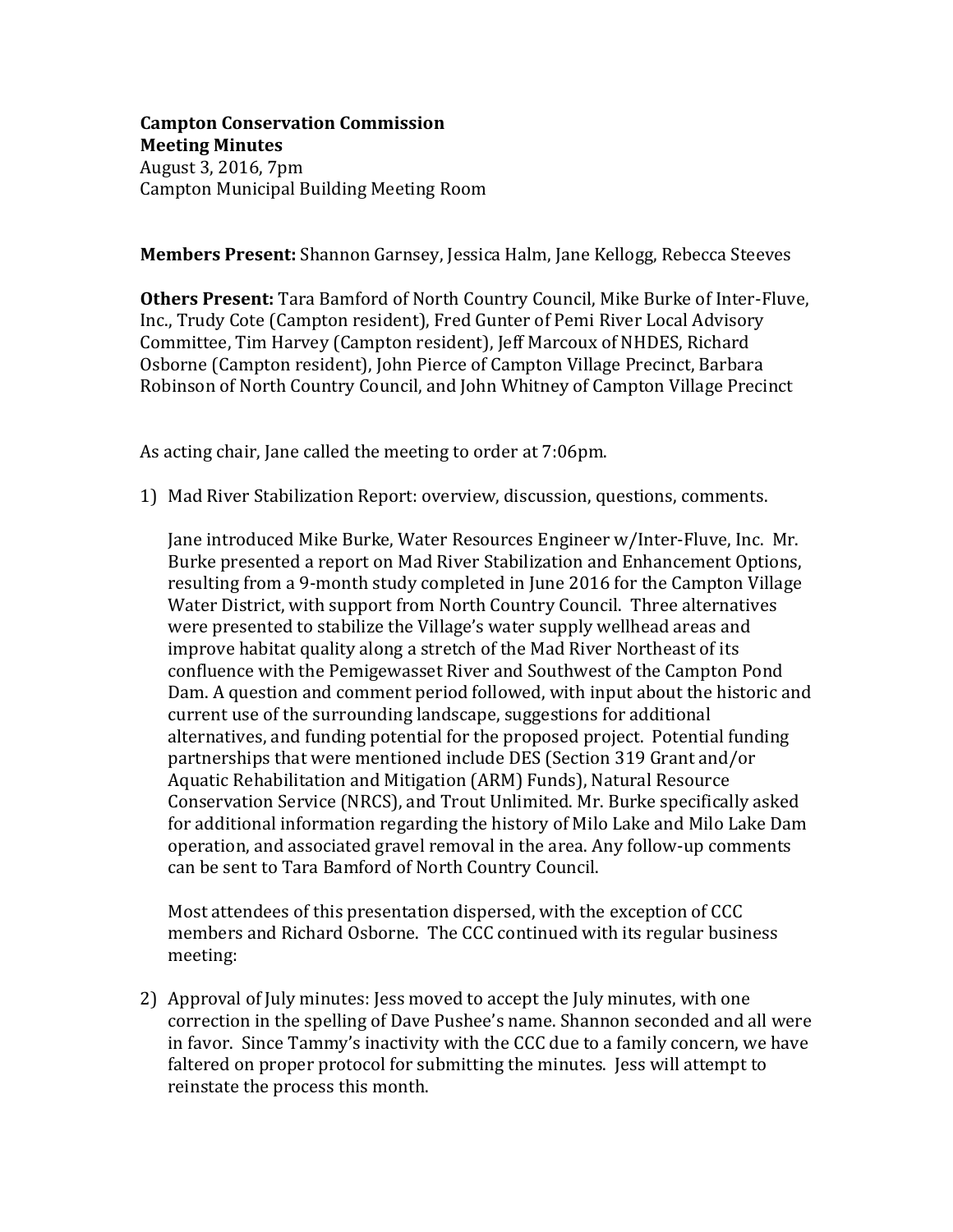## 3) Updates

- a. PCP: Dave and Jane helped Campton Garden Club members Carol Lenahan and De Robitaille haul wood chips donated by Top Notch Tree Care and place them around the base of the Elm Tree, as prescribed by a consulting arborist. While a good neighbor has been mowing a path from the parking area to the Elm Tree, no mowing has been done from the tree to the woods trailhead areas. In future years, we would like to find a person who lives nearby and has the proper equipment to be able to do this. The potential for using the Blachard House as a training burn opportunity by the Campton-Thornton Fire Department is being explored. The new point-person for this collaboration is Firefighter/EMT Ian McKinnon, who Jess has been in contact with.
- b. BWNA: Nature Night programming has continued throughout the summer. Rey Center Naturalist Andy Butuzov has stated that he is happy with the turnout of participants each week. Jane will follow-up on a previous request with the Town Road Agent to place fill along the shoulder of Rte.3 and the BWNA parking lot, as there is a low shoulder that can make entry/exiting difficult. Ian Halm has agreed to take down a couple of trees at the Red Sleigh Property, along the border with the Town Property.
- c. Livermore Falls: an Opening Ceremony was held at the new Holderness parking facility on Saturday, July 16th. Fees have started to be collected as of August  $1<sup>st</sup>$ . With the conclusion of this project, the hope is that the attention will begin to shift to the Campton side. Ben Wilson, a NH Department of Resources and Economic Development employee, was at the opening and mentioned that the process for obtaining land suitable for parking from an abutter on the Campton side is underway. The next scheduled Friends of the Pemi Meeting is slated for Wednesday, September 14th, 12 PM, at Resource Management, Inc. Of four opening ceremony speakers, half spoke about the tremendous community effort behind the improvements on the Holderness side of the river, which was the reason the State became so involved and made it happen. Every effort should be made to rally this kind of support from the Campton community.
- d. Northern Pass: the State of NH Attorney for the Public is holding workshops throughout the state, looking for input from residents about scenic and cultural resources along the proposed Northern Pass route, within a 10 mile range on either side of the corridor. Jane attended a recent workshop held in Ashland and gave input on Campton locations. On August 9th, Jess plans to attend a meeting at the Conservation Center with NHACC and SPNHF Legal Council about impacts to Natural